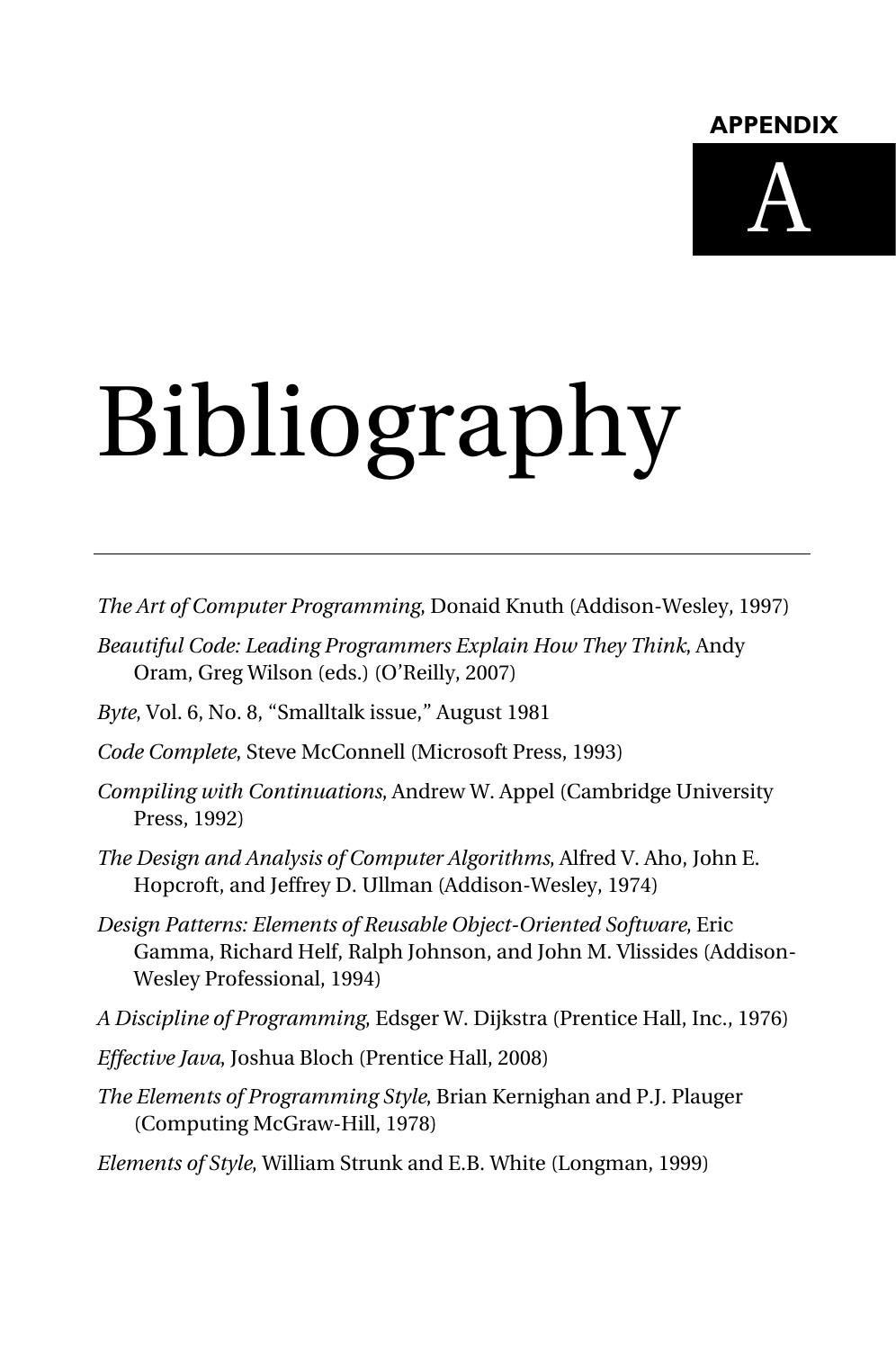### 604 *Bibliography*

*Expert C Programming*, Peter van der Linden (Prentice Hall PTR, 1994)

*Founders at Work*, Jessica Livingston (Apress, 2007)

*Hacker's Delight*, Hank Warren (Addison-Wesley, 2002)

- *Higher-Order Perl*, Mark Jason Dominus (Morgan Kaufmann, 2005)
- *Java Concurrency in Practice*, Brian Goetz, Tim Peierls, Joshua Bloch, Joseph Bowbeer, David Holmes, and Doug Lea (Addison-Wesley, 2006)
- *Java Puzzlers: Traps, Pitfalls, and Corner Cases*, Joshua Bloch and Neil Gafter (Addison-Wesley, 2005)
- *The Lisp 1.5 Programmer's Manual*, John McCarthy (MIT Press, 1962)
- *Literate Programming*, Donald Knuth (Center for the Study of Language and Information, 1992)
- *Machine Intelligence 1*, N.L. Collins and Donald Michie (eds.) (Oliver and Boyd, 1967)
- *Machine Intelligence 2*, Ella Dale and Donald Michie (eds.) (Oliver and Boyd, 1968)
- *Machine Intelligence 3*, Donald Michie (ed.) (Edinburgh University Press, 1968)
- *Machine Intelligence 4*, Bernard Meltzer and Donald Michie (eds.) (Edinburgh University Press, 1969)
- *Magic House of Numbers*, Irving Adler (HarperCollins, 1974)
- "META II a Syntax-Oriented Compiler Writing Language," D.V. Schorre in *Proceedings of the 1964 19th ACM national conference*, (ACM, 1964)
- *Mindstorms: Children, Computers, and Powerful Ideas*, Seymour A. Papert (Basic Books, 1993)
- *The Mythical Man-Month: Essays on Software Engineering*, Frederick P. Brooks (Addison-Wesley Professional, 1995)
- *Principles of Compiler Design*, Alfred Aho and Jeffrey Ullman (Addison-Wesley, 1977)
- "Proof of a Program: FIND", C.A.R. Hoare in *Communications of the ACM,* Vol. 14, Issue 1 (ACM, 1971)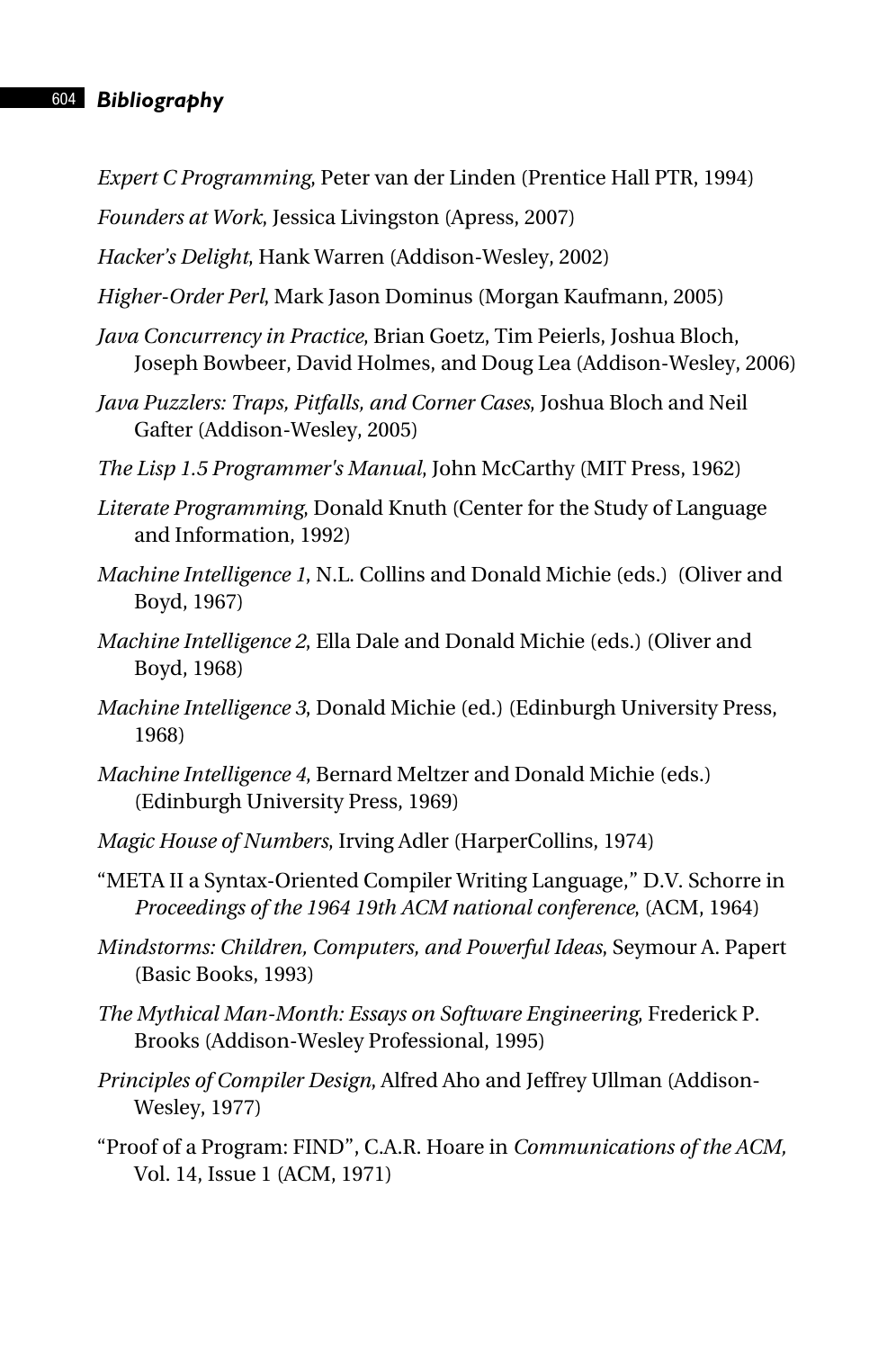*Programming Pearls*, Jon Bentley (ACM Press, 1999)

- *Purely Functional Data Structures*, Chris Okasaki (Cambridge University Press, 2008)
- *A Retargetable C Compiler: Design and Implementation*, David Hanson and Christopher Fraser (Addison-Wesley Professional, 1995)
- *Smalltalk-80: The Interactive Programming Environment*, Adele Goldberg (Addison-Wesley, 1983)
- *Smalltalk-80: The Language & Its Implementation*, David Robson and Adele Goldberg (Addison-Wesley, 1983)
- *Structure and Interpretation of Computer Programs*, Harold Abelson and Gerald Jay Sussman (MIT Press, 1996)
- *TeX: The Program*, Donald Knuth (Addison-Wesley, 1986)
- *The Programming Language LISP: Its Operation and Applications*, Edmund Berkeley and Daniel Bobrow, eds. (MIT Press, 1966)
- *The Psychology of Computer Programming: Silver Anniversary Edition*, Gerald Weinberg (Dorset House, 1998)
- *The TeXbook*, Donald Knuth (Addison-Wesley Professional, 1986)
- *Writers at Work: The Paris Review Interviews*, Malcolm Cowley (Penguin, 1977)
- *Zen and the Art of Motorcycle Maintenance: An Inquiry into Values*, Robert Pirsig (Bantam, 1984)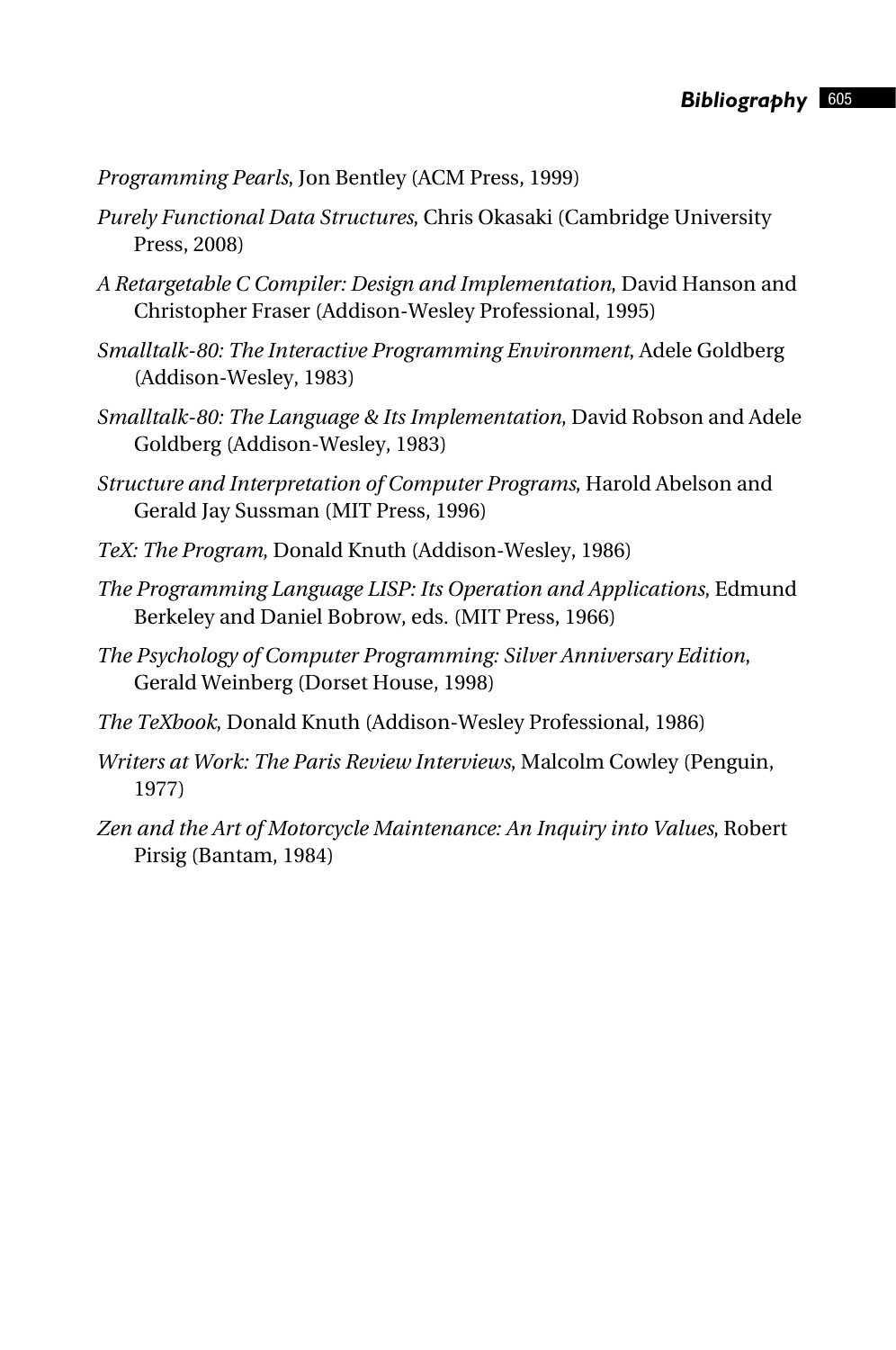**I** 

## Index

## **A**

abstraction, 22, 29

*ACS-1 supercomputer*, 485

**ActionScript**, 143

**Ada**, 349

**ADsafe**, 99

*Adventure*, 576, 577

**aesthetics**, 26, 234, 235, 283, 284, 285, 369, 371, 372, 488, 555

**Agorics**, 95

**AI**, 3, 206, 300, 301

*Ajax*, 91, 97, 101, 102, 111, 125, 142, 158

**Algol**, 243, 248

**Allen, Fran**, 560

**Altair**, 245 **Andreessen**, **Marc**, 14, 18, 19

**Android**, 71

**ANSI C**, 420

#### **AOL**, 53

**Apache**, 58, 61

APL, 2, 93, 325, 327, 328, 340, 344, 352, 353

**App Engine**, 64, 65, 66

*Apple II*, 49, 50, 135

**Apple Users Group**, 3

**Armstrong, Joe**, 150

*ARPANET*, 519, 529, 541

*Art of Computer Programming, The*, 565, 568, 570, 572, 577, 579, 583, 584

**assertions**, 31, 32, 364, 365

**asserts**, 468

**Atari 800**, 94

**Atlas**, 102

**awk**, 145

**BASIC**, 2, 50, 62, 168, 169, 170, 288, 289, 373, 377, 383, 386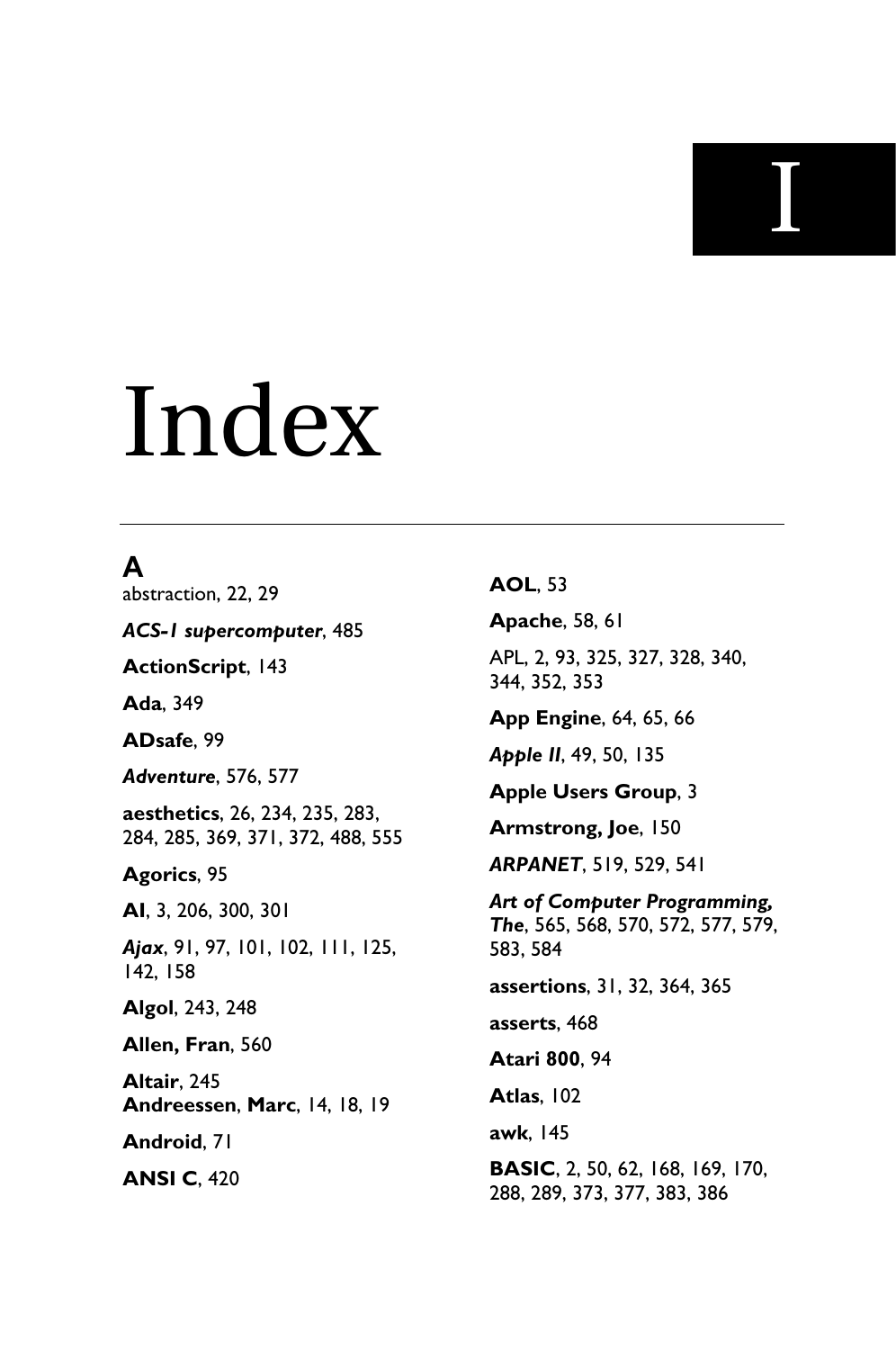## **B**

**Basic Four**, 94, 121

*BBN*, 519, 520, 521, 522, 523, 525, 526, 535, 539, 540, 541, 543, 549, 551, 552, 553, 554

**BBS**, 52

**BCPL**, 244, 246, 255, 456

**BDDs**, 575, 584, 587, 588

*Bell Labs*, 449, 457, 458, 463, 464, 474

*Belle*, 449

**Berkeley**, 451, 453, 454

#### **Big Brother Database**, 9

**BigInteger**, 176

*Big-O*, 565

**Bina**, **Eric**, 16

**bit twiddling**, 172

*BitBlt*, 373, 380, 384, 385, 386, 387, 394, 395, 409, 410

**Björklund, Martin**, 230

*Bliss*, 325, 353, 462

**Bobrow, Dan**, 461

**Bobrow, Danny**, 430

*Bolt Beranek and Newman (BBN)*, 519

**books**, 43, 44, 81, 160, 161, 171, 276, 299, 326, 327, 330, 332, 334, 401, 477, 527

**Books**, 175

**Boolean decision diagrams (BDDs)**, 575

**bots**, 53

*British Robotics Association*, 206, 209

**Brooks, Fred**, 492, 493, 494

**buddy programming**, 200

**Butterfield, Steve**, 546

## **C**

C, 30, 52, 72, 134, 137, 144, 147, 184, 191, 197, 213, 221, 222, 325, 353, 355, 388, 406, 420, 444, 456, 460, 467, 501, 502, 503, 557, 559, 560, 585, 589

**C--**, 264

**C code**, 11

**C language**, 10

*C\**, 325, 354

**C++**, 9, 10, 11, 20, 21, 38, 49, 62, 63, 64, 80, 85, 138, 139, 147, 148, 156, 162, 163, 164, 170, 184, 185, 186, 191, 193, 198, 224, 247, 262, 325, 349, 353, 354, 377, 389, 406, 407, 467, 468, 475, 476, 503, 529, 559

#### **C++**, 11

**Cambridge**, 241, 244, 245, 246, 247, 249, 255

*Cambridge Electron Accelerator*, 413, 414, 416

**Canady, Rudd**, 464

**Carnegie Mellon**, 353

**Carnegie Mellon University (CMU)**, 3, 4

*Carnegie-Mellon University*, 167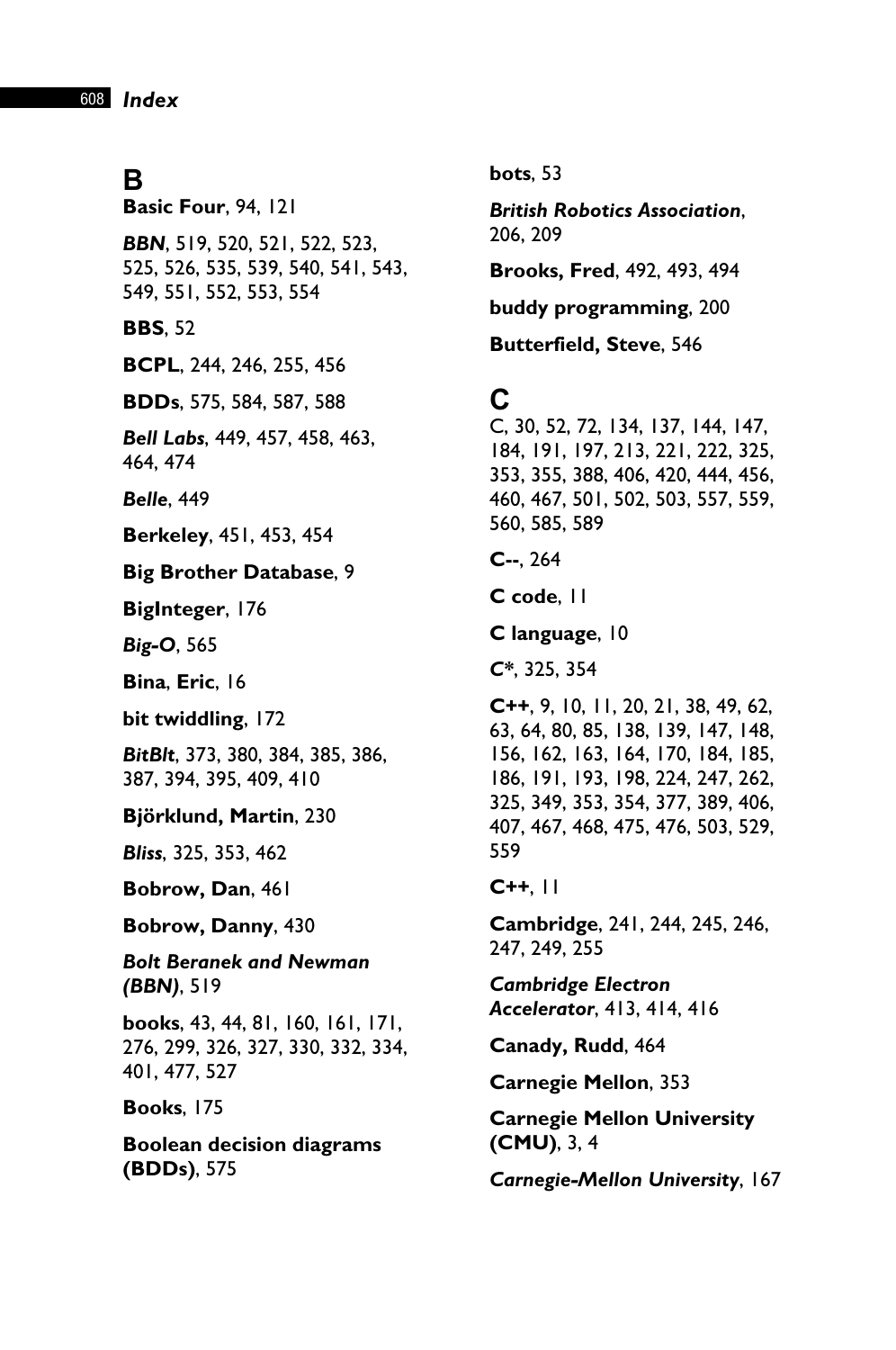**Case Institute of Technology**, 566

**CGI**, 53, 54, 56, 57

**change files**, 586, 587, 588

**Charles, Philippe**, 489

**Chrome**, 71

**Chromix**, 248

**Church, Alonzo**, 146

**Clark, Jim**, 136

**Clarke, Thomas**, 245, 253, 256

**Cleanroom process**, 493, 494

**CMU**, 190

**CMU Common Lisp**, 3

*COBOL*, 325, 353, 376, 398, 596

**Cocke, John**, 515

**code design**, 154, 155

**code ownership**, 201

*code reading*, 92, 102, 103, 104, 105, 107, 116, 129, 182

**Collabra**, 19

*Columbia University*, 167

**combinatorial algorithms**, 580

**comments**, 36, 541, 545, 555, 556

*Common Lisp*, 325, 338, 343, 350, 351, 353, 365, 372

**computer science**, 41, 42, 52, 66, 68, 130, 135, 137, 150, 160, 205, 208, 209, 217, 233, 244, 247, 249, 250, 288, 290, 295, 297, 298, 311, 331, 332, 333, 347, 379, 390, 393, 400, 410, 431, 453, 482, 486,

502, 506, 510, 511, 512, 513, 565, 569, 594, 595, 600

**concurrency**, 271, 274

**concurrent programming**, 237

**continue statement**, 106

**Crockford, Doug**, 142, 143, 144, 146, 148

**Crowther, Will**, 525, 529, 531, 532, 534, 535, 536, 537, 538, 547

**curiosity**, 44

**curly-brace languages**, 107

**CWEB**, 572, 575, 579, 589

#### **D**

*Danga Interactive*, 49

**De Bellis, Thomas**, 169

**debugging**, 8, 29, 31, 32, 43, 78, 79, 86, 120, 121, 151, 152, 153, 183, 187, 189, 190, 207, 225, 226, 227, 266, 268, 269, 295, 300, 312, 313, 314, 315, 335, 337, 342, 362, 364, 365, 366, 367, 368, 388, 395, 397, 399, 404, 405, 406, 452, 453, 460, 465, 466, 468, 470, 477, 481, 488, 489, 514, 520, 524, 533, 535, 537, 546, 547, 570, 586, 588, 589, 590

**DEC**, 327, 331, 354

**design reviews**, 538, 540

*designing software*, 326, 340, 458

*Deutsch, L. Peter*, 373, 387

**development teams**, 37, 38

**Dias, John**, 265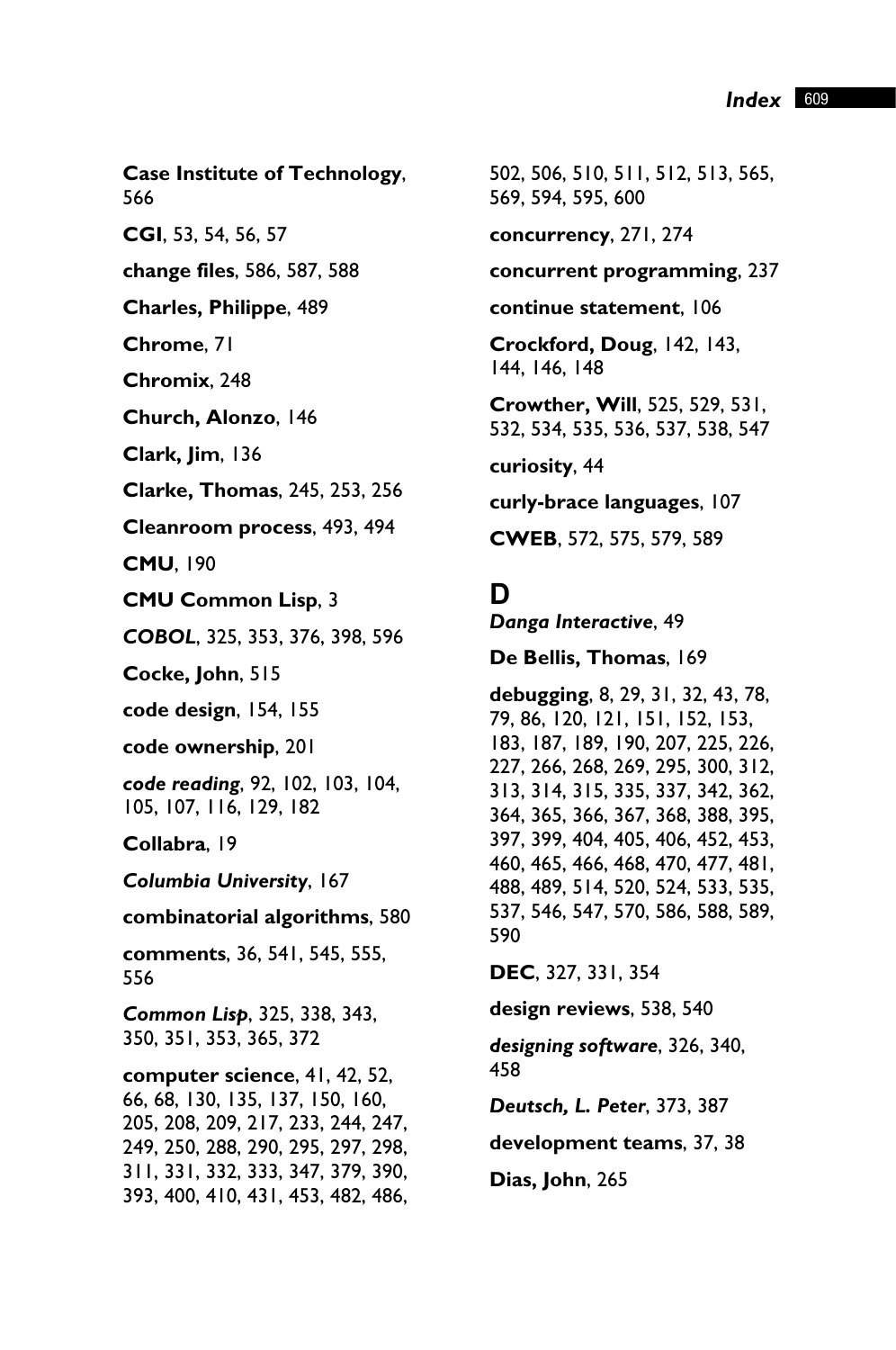#### 610 *Index*

**Dijkstra**, 124, 565, 567, 582, 584, 590, 600 **Doctor**, 537, 540, 541 *DOCTOR*, 519 **documentation**, 7, 179, 181, 196, 230, 231, 232, 461

**documenting**, 461, 464

**dynamic languages**, 139

## **E**

**E**, 95, 96 *ECMAScript*, 325, 351 **ECMAScript 3**, 142 *ECMAScript 4*, 91, 96, 134, 142 *ECMAScript 4 (ES4)*, 91 **Eich, Brendan**, 99 **Eiffel**, 121 *EISCAT scientific association*, 206, 209 *Electric Communities*, 91, 95, 96, 112

*ELIZA*, 519, 540, 541

**Elkind, Jerry**, 430

**Emacs**, 9, 13, 35, 36, 39, 85, 266, 325, 335, 344, 345, 346, 347, 354, 419, 440, 541, 556

**Emacs Lisp**, 12

*Encina*, 167

**Energize**, 9, 30

**Energize team**, 13

**ENIAC**, 504, 506, 511

*Ericsson*, 205, 206, 220, 221 *Erlang*, 205, 206, 211, 212, 214, 218, 219, 221, 222, 223, 224, 225, 226, 228, 232, 233, 235, 236, 237, 238, 239, 263 *ES3*, 91, 96, 100, 146, 351 *ES4*, 91, 92, 99, 100, 143, 146, 157, 351 *ES5*, 92 **ethical responsibilities**, 88 **eToys**, 382, 392 **Expert Technologies (ETI)**, 4,

**explicit memory management versus garbage collection**, 64

## **F**

5

**Fahlman**, **Scott**, 3, 4 **FastGCI**, 58 **feature convergence**, 102 *Firefox*, 133, 138 **Fitzpatrick**, **Brad**, 48 **Fortran**, 2, 91, 92, 93, 104, 105, 134, 168, 170, 172, 206, 210, 224, 226, 325, 326, 327, 328, 330, 352, 353, 358, 373, 374, 375, 376, 377, 396, 398, 399, 451, 455, 456, 485, 487, 488, 490, 491, 495, 502, 521, 534, 560, 577, 583, 596, 600, 601 *Fortress*, 325, 339, 347, 350, 356, 357, 358, 365

**forward references**, 109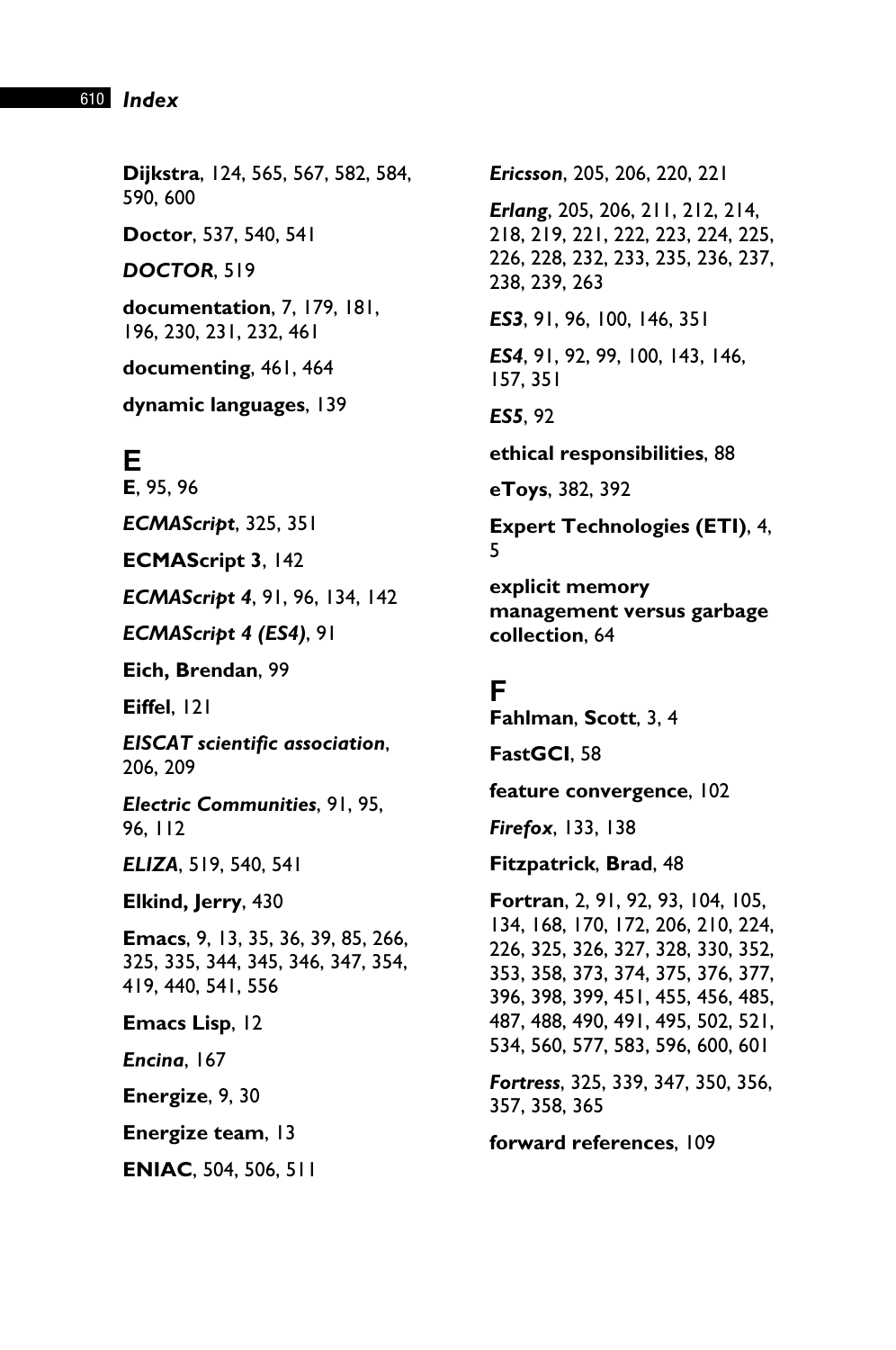**Free Software Foundation (FSF)**, 10

**FreeVote**, 54

**Fröberg, Magnus**, 230

**functional programming**, 241, 242, 250, 251, 254, 255, 257, 260, 266, 275, 276, 278, 280

**FX**, 438

## **G**

**Gabriel, Dick**, 353

**Gabriel, Richard**, 462

**Gaim**, 70

**Gates, Bill**, 236

**GCC**, 13, 63, 80

**GDB**, 8, 9, 13, 30, 589

**generics**, 191, 192, 193, 194

**GHC**, 241, 261, 262, 264, 265, 266, 267, 268, 269, 278, 279, 280, 284, 285

**GHCI**, 267

*Ghostscript*, 413, 414, 418, 420, 427, 432, 433, 444, 445

**Gilder, George**, 137

*Glasgow Haskell Compiler (GHC)*, 241

*GNAL*, 325, 353

**Goetz, Brian**, 172, 186

**Goldin, Don**, 312

**Google**, 55, 62, 63, 64, 65, 68, 71, 72, 73, 75, 77, 78, 79, 80, 82, 84, 85, 86, 163, 167, 184, 185, 186, 287, 296, 298, 301, 303, 304,

305, 307, 308, 311, 320, 322, 473, 474, 475, 476, 480

**Gosper, Bill**, 522

*goto statements*, 565, 595

**Greenblatt, Richard**, 522

**Grover, George**, 492

**Guibas, Leo**, 421

**GWT**, 100

#### **H**

**Habitat**, 95, 112

*Hacker's Dictionary, The*, 325

**Harris, Tim**, 275

*Harvard*, 325, 329, 330, 331, 333, 374, 413, 425

*Haskell*, 241, 251, 254, 259, 261, 266, 267, 268, 270, 275, 276, 278, 280, 283, 296, 325, 354, 357, 358, 359, 365, 436, 437

**Heart, Frank**, 530, 535, 538

**Herlihy, Maurice**, 275

**Herman, Dave**, 144

**history**, 568, 577, 578, 598, 599

**Hoare, Tony**, 196, 585, 590

**Horwat, Waldemar**, 143

Houck, Chris, 16

**Hughes, John**, 257, 258, 263

**HyperCard**, 382

#### **I**

*IBM*, 325, 326, 327, 328, 329, 332, 340, 353, 362, 370, 485, 486,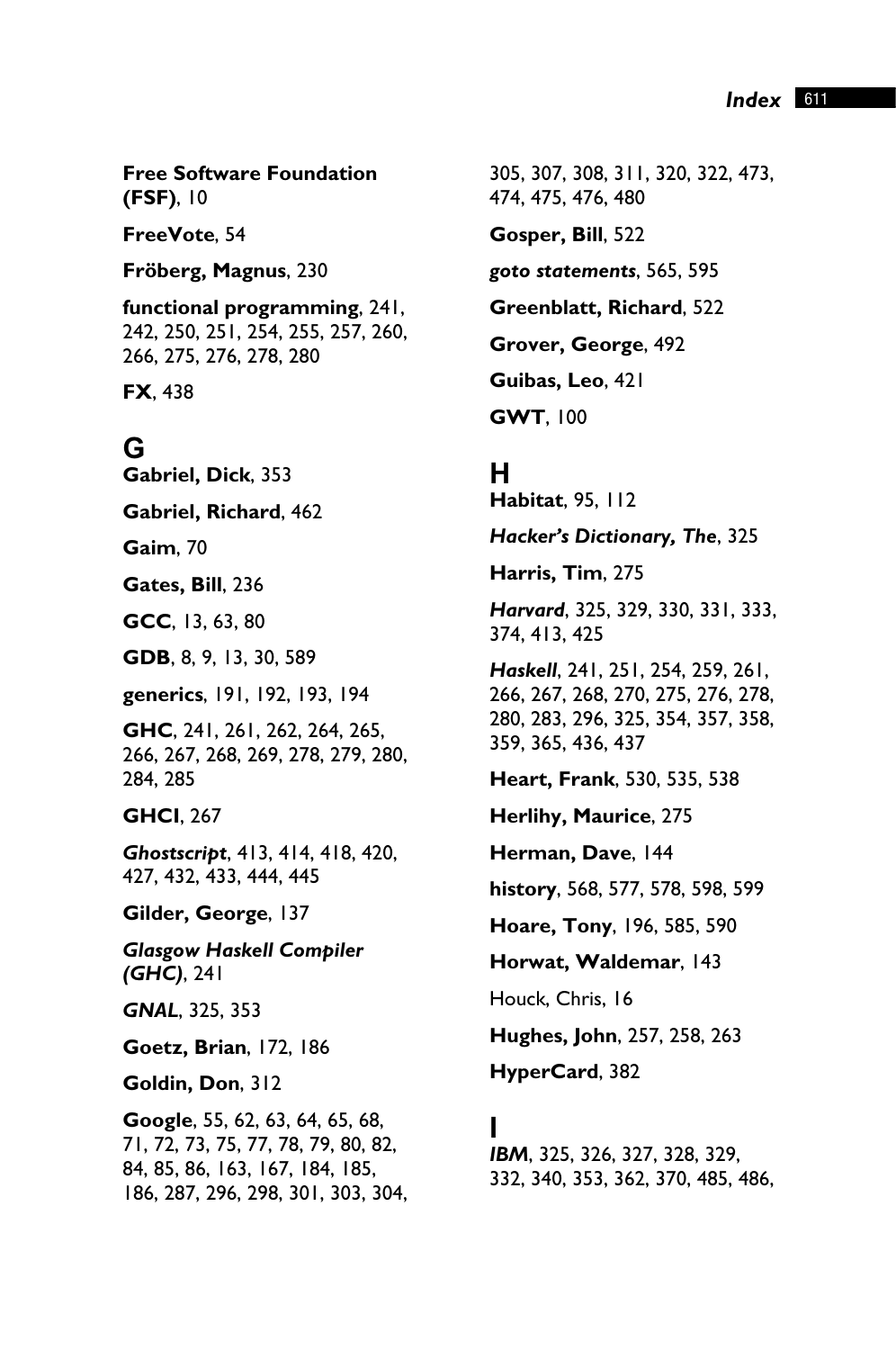#### 612 *Index*

487, 490, 493, 495, 499, 500, 506, 508, 510, 512, 514, 515, 516

**IBM Research**, 185

**Iborra, Pepe**, 268

**IMLAC**, 561

*IMP*, 520, 530, 532, 534, 536, 537, 538, 558

*IMPs*, 519, 529, 549

*Interface Message Processors (IMPs)*, 519

*Interlisp*, 413, 414, 418, 441

**invariants**, 79, 406, 468, 469

**J**

**Jacobson, Van**, 153

**Java**, 11, 21, 49, 52, 62, 63, 65, 66, 81, 85, 134, 136, 141, 143, 145, 146, 147, 149, 161, 162, 164, 167, 168, 170, 172, 173, 174, 176, 177, 179, 183, 184, 185, 186, 191, 192, 193, 195, 196, 197, 198, 325, 334, 339, 343, 349, 350, 351, 352, 354, 355, 356, 358,377, 378, 379, 389, 468, 471, 476, 502, 503, 559, 560, 582, 596

*Java Collections Framework*, 167

**Java Community Process**, 349, 350

**Javadoc**, 356

*JavaScript*, 91, 93, 96, 97, 98, 99, 100, 101, 102, 105, 106, 108, 117, 118, 119, 120, 122, 123, 125, 128, 129, 130, 133, 134, 136, 139, 140, 141, 142, 143, 144, 145, 146, 147, 148, 149, 150, 155, 159, 160, 165, 166, 373, 379, 380, 381, 392, 401, 405, 408

**John Reiser C preprocessor**, 135

**Joule**, 95

*Joy, Bill*, 325

**JSLint**, 114, 118, 120

*JSON*, 91, 125

**JsUnit**, 122

## **K**

**K&R style**, 107, 108

**Kay, Alan**, 94, 373, 376, 378, 383, 389, 391, 404

**Knuth, Donald**, 114, 115, 116, 117, 124

**KWIC index**, 328

## **L**

*Lambda Papers, The*, 325

**Lanett, Mark**, 16

**lazy evaluation**, 241, 257, 258, 259, 260, 262

l**eaf nodes**, 37

**Learson, T. Vincent**, 326

**Linux**, 479

**Lisp**, 3, 4, 7, 8, 30, 31, 127, 128, 325, 329, 330, 332, 336, 341, 345, 350, 351, 352, 353, 365, 374, 377, 378, 387, 413, 414, 415, 417, 418, 425, 429, 441, 442, 443, 444, 445, 519, 529, 537, 540, 541

**literate program**, 574, 575, 578, 594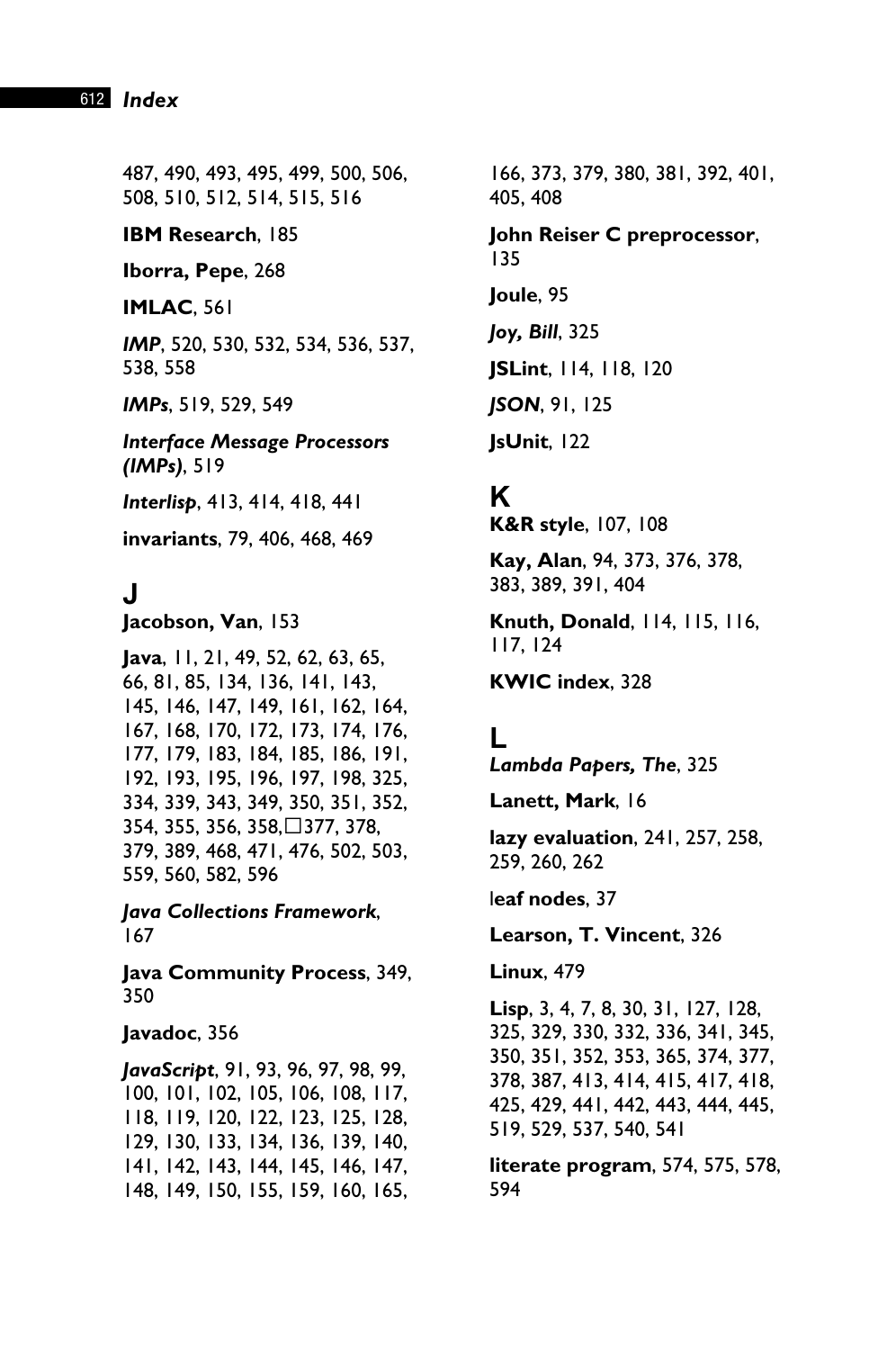**literate programming**, 109, 114, 116, 317, 318, 319, 407, 476, 477, 565, 566, 570, 571, 572, 573, 575, 576, 577, 578, 584, 586, 587, 588

**literate programs**, 337, 338

*LiveJournal*, 49, 50, 54, 55, 56, 57, 58, 60, 65, 68, 74, 75, 76, 80, 82

*Lively Kernel*, 373, 379, 380, 381, 382, 390, 394, 404

l**ong hours**, 16, 75, 553

**Lotus 1-2-3**, 398, 410

*LR parsing*, 565

*Lucasfilm*, 91, 94, 95

**Lucid**, 6, 8, 9, 10, 12, 14, 39

**Lucid Common Lisp**, 6

#### **M**

*Maclisp*, 325, 330, 340, 341, 342, 353, 363

**Macsyma**, 330, 341, 363, 476

**MAD**, 489, 490

**mail reader**, 17, 18, 19, 21

**maintaining software**, 34

**Maple**, 476

**Martin, Bill**, 329, 330

**mash-ups**, 98, 128, 129

**mathematics**, 44, 45, 77, 81, 124, 176, 183, 298, 333, 339, 347, 348, 366, 371, 380, 397, 400, 401, 450

**McCloskey, Mike**, 176

**McIlroy, Doug**, 156, 157 *memcached*, 49, 59, 60, 64, 83 **memory latency**, 491 **mentoring**, 500, 501 **mentors**, 40 **Metafont**, 586 **METAFONT**, 369, 565 *Michie, Donald*, 205, 208, 209 *Microsoft Research*, 241, 242, 250, 254 *MicroUnity*, 133, 137 **migration**, 59, 61, 75 **Miranda, Eliot**, 441 *MIT*, 325, 327, 329, 330, 331, 334, 336, 342, 344, 366, 413, 414, 417, 425, 428, 430, 438, 463, 519, 521, 522, 523, 526 **Mittelhauser**, **Jon**, 16 **MMIX simulator**, 576 **mocks**, 69 **Montulli**, **Lou**, 16 **Mooers, Calvin**, 429 **Moore, J. Strother, II**, 444 **More, Trenchard**, 344 **Morgan, Bob**, 525 **Morningstar, Chip**, 95, 106 **Moses, Joel**, 330 **Mozilla**, 25, 133, 138, 143, 150, 151, 154, 156, 157, 158 **MS-DOS**, 419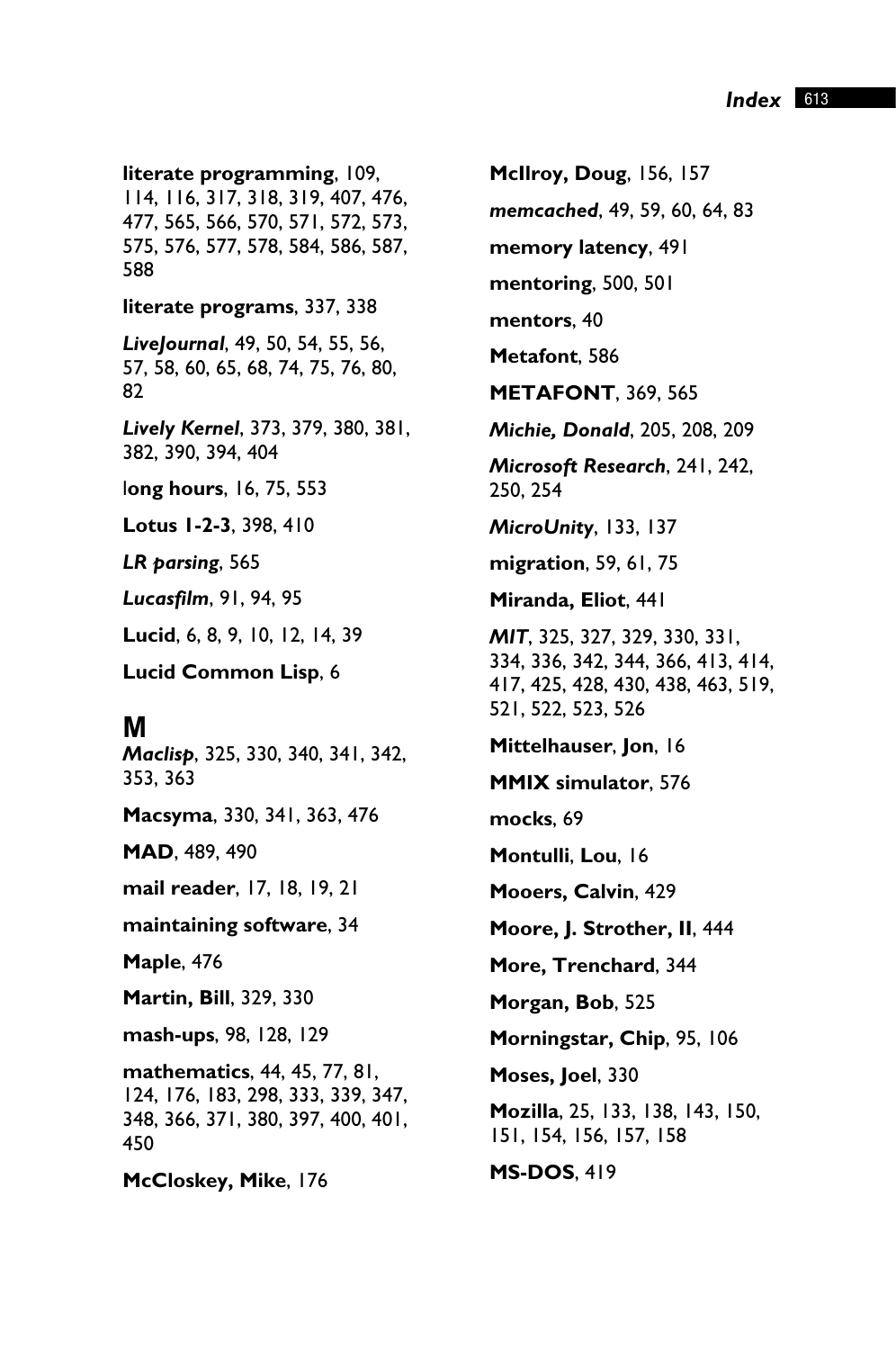**MULTICS**, 127, 449, 458, 463

**MySQL**, 60

*NASA*, 287, 288, 308, 309, 311, 312, 313

**NCSA/Mosaic**, 14

## **N**

**NELIAC**, 452, 462

**Netscape**, 10, 12, 14, 16, 19, 21, 31, 33, 34, 38, 133, 137, 138, 141, 143, 155, 156, 157, 165

**NewtonScript**, 145

**Norman, Arthur**, 255, 265, 277

**Norvig**, **Peter**, 5, 6, 148, 155

**Nutt, Roy**, 488

**NYU**, 496, 500, 512

**O**

**O'Callahan, Robert**, 152

**O'Leary, Wilfred L.**, 329

**object-oriented design**, 389, 434

**object-oriented language**, 170

**object-oriented languages**, 213

**object-oriented programming**, 247, 596

**OCaml**, 161, 162, 163, 222

**OO (object -oriented language)**, 171

*Open Telecom Platform (OTP)*, 205

**optimization**, 80, 462, 469, 470

**organization**, 36

*OTP (Open Telecom Platform)*, 205, 211, 230

**overengineering**, 22, 23

**ownership**, 73

## **P**

**pair programming**, 72, 228, 229, 288, 294, 295, 395, 480

**parallelism**, 237, 238, 495, 496, 497, 505

*ParcPlace*, 413, 418, 434, 439

**Pascal**, 52, 134, 135, 335, 338, 349, 557, 558

**Perl**, 11, 49, 53, 55, 56, 59, 62, 63, 64, 76, 79, 80, 81, 86, 354, 442, 528, 542, 546, 558, 559

*Perlbal*, 49, 59, 60, 62, 86

**photo hosting-service**, 57

**PL/I**, 327, 349, 377, 499

**PL/Z**, 248

*Plan 9*, 449, 479

**PostScript**, 418, 419, 420, 433

*PowerPoint*, 287

programming versus writing, 26

*Project Genie*, 413, 417, 425

**Project MAC**, 521, 522, 526

*Prolog*, 205, 213, 221, 224, 225, 233

*proofs*, 326, 364, 366, 367, 368

**prototyping**, 303, 304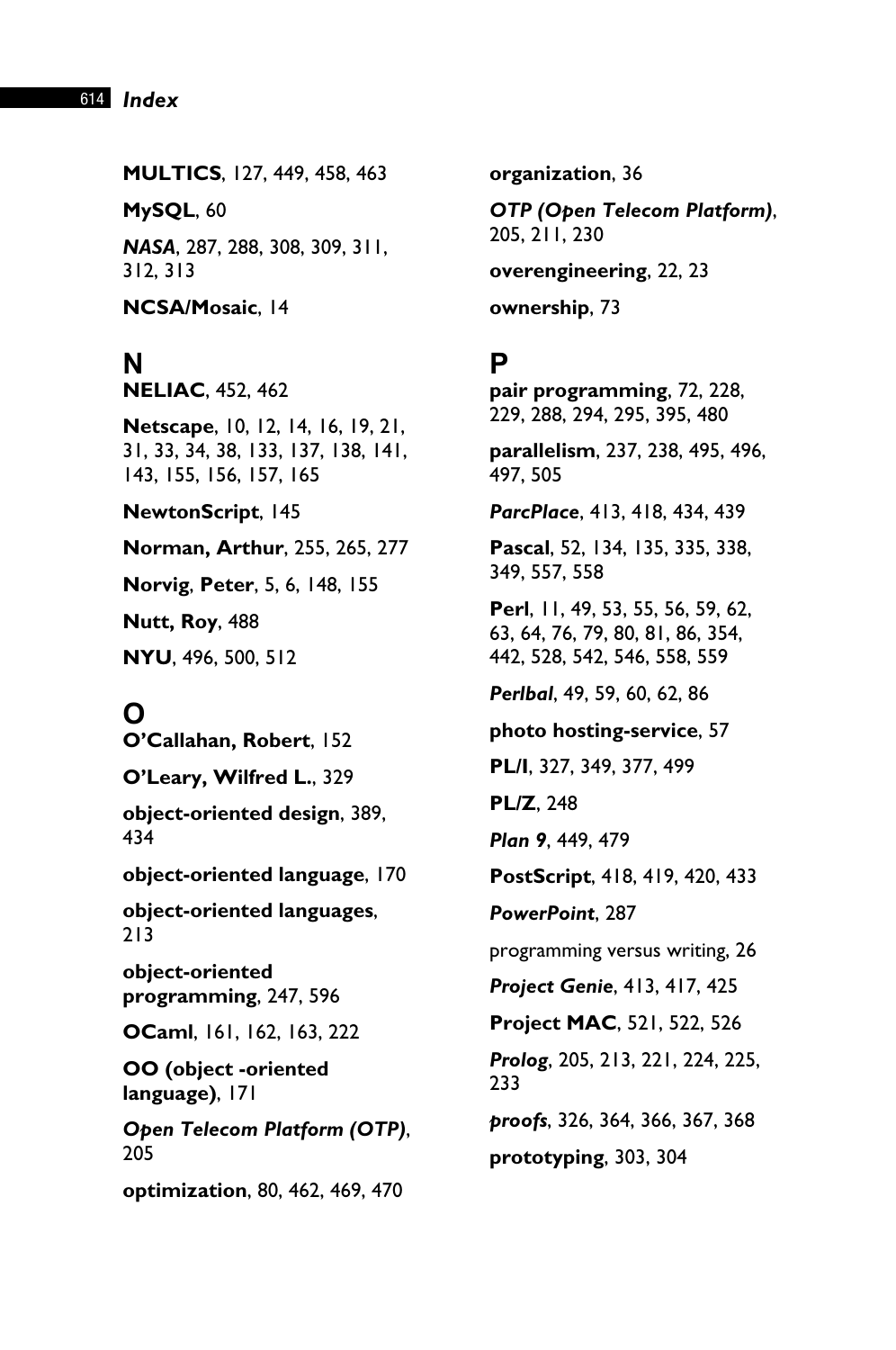*PTRAN*, 485, 489, 495, 496, 499, 506, 507, 512

**Python**, 252, 258, 357, 435, 436, 439, 440, 441, 442, 443, 444, 447

quality, code, 17

**Q QuickCheck**, 267, 270

**R Ramsey, Norman**, 265

**reading code**, 157, 158, 334, 337, 338, 339, 407, 479, 489, 545, 547, 600

**refactoring**, 28, 106, 110, 117, 180, 278, 285, 550, 551

**Research Lab of Electronics (RLE)**, 521

**rewriting**, 35

*Ritchie, Dennis*, 449, 461, 471

**RLE**, 521, 522

**Rochester, Nat**, 506

**Ruby**, 147, 158

**S S-1 Lisp**, 353

**San Francisco State**, 92

**Santa Clara**, 134

**Scala**, 192, 197, 198

**Scheme**, 96, 128, 197, 325, 350, 351, 353, 355

**Schonberg, Edith**, 514

**science fiction**, 3

**second-system effect**, 112

s**econd-system syndrome**, 15, 20

**Self**, 144, 145

**self-taught programmers**, 42, 69, 129

**SGI (Silicon Graphics)**, 136, 137, 140, 151, 152

**Sibelius**, 447

*Silicon Graphics*, 133, 136, 151

**Simula-67**, 435

**Six Apart**, 75

**S-K combinators**, 255

**skills**, 137, 140, 150, 223, 233, 235, 236, 290, 292, 295, 298, 299, 310, 334, 354, 428, 430, 498, 539, 546, 549, 552

**skills**, **important**, 44, 86, 87

**SKIM (SKI Machine)**, 256

**Smalltalk**, 113, 127, 128, 129, 144, 147, 161, 373, 377, 378, 382, 385, 386, 387, 388, 389, 390, 391, 392, 395, 396, 397, 398, 399, 400, 401, 402, 405, 408, 409, 410, 413, 418, 435, 439, 440

**SNOBOL**, 476

**software design**, 69, 178, 179, 181, 264, 302

**Spice Lisp**, 3

**Spolsky, Joel**, 155

*Squeak*, 373, 379, 380, 381, 387, 391, 392, 394, 399, 401, 407

**SRI**, 94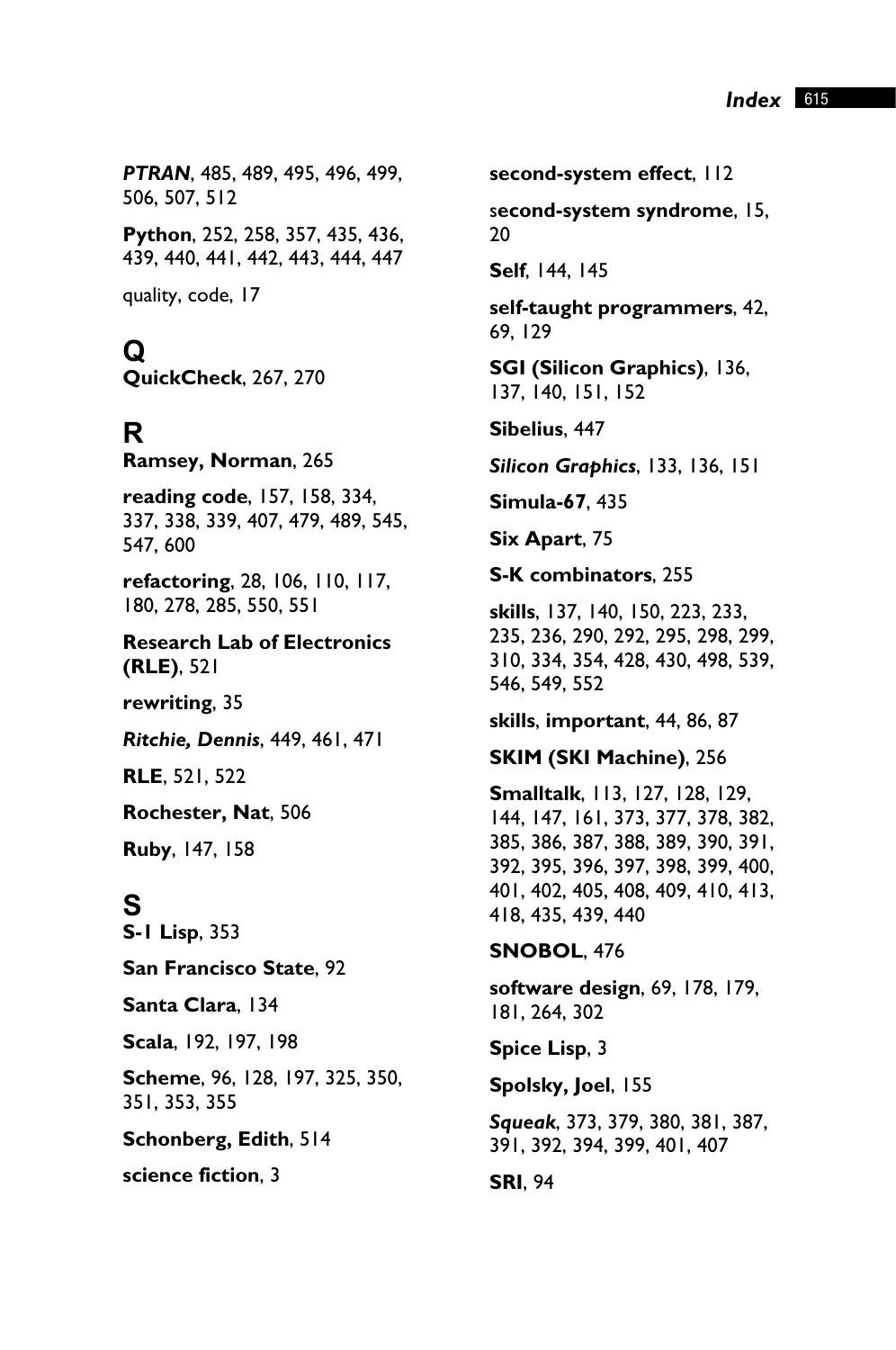616 *Index* 

**Stallman**, 9

**Stallman, Richard**, 345, 346, 347

**Stanford**, 134, 374, 375, 376, 400, 570, 575, 586

*Static Single Assignment*, 485, 496

**STM**, 271, 272, 273, 274, 275, 276

**STM (Software Transactional Memory)**, 198, 199

**Stoye, William**, 256

**Strachey, Christopher**, 289

**Stretch**, 488, 490, 491, 498, 499, 508, 509, 515

*STRETCH-HARVEST machine*, 485

**Stroustrup, Bjarne**, 355, 475

**style guides**, 72

*Sun Microsystems*, 167, 171, 413

*Sussman, Gerald*, 325

*Swedish Space Corporation*, 206, 210, 220, 227

## **T**

**talent**, 472

**talent**, **recognition of**, 38

**Tcl**, 528, 553

**Tech Model Railroad Club**, 521

**TECO macros**, 530, 542, 558

**Tektronix**, 53

*TENEX*, 519

**testing**, 33, 34, 122, 253, 267, 270, 300, 305, 308, 342, 365, 368, 384, 393, 394, 406, 469

**TeX**, 115, 116, 306, 325, 336, 337, 354, 369, 371, 372, 384, 400, 565, 570, 571, 572, 577, 586, 587, 590, 591, 592, 597, 598

**Thompson, Ken**, 309, 413, 557

#### **TI Explorer Lisp machines**, 5

**time-sharing**, 521, 523, 524, 526, 532, 537, 538, 540, 542, 548, 549, 558, 562

**Totiý, Aleks**, 16

*TraceMonkey*, 133

**tracing**, 335, 339

*Transarc*, 167, 188, 190

**Turing**, 209

**type inference**, 261

#### **U**

**UC Berkeley**, 5, 413 **UCL**, 249 **UML**, 181, 307

**Ungar, Dave**, 144

**unit tests**, 33, 34

**UNIVAC**, 425

**University College of London**, 207

**University of Illinois Champaign-Urbana**, 136

**University of Michigan**, 486, 488